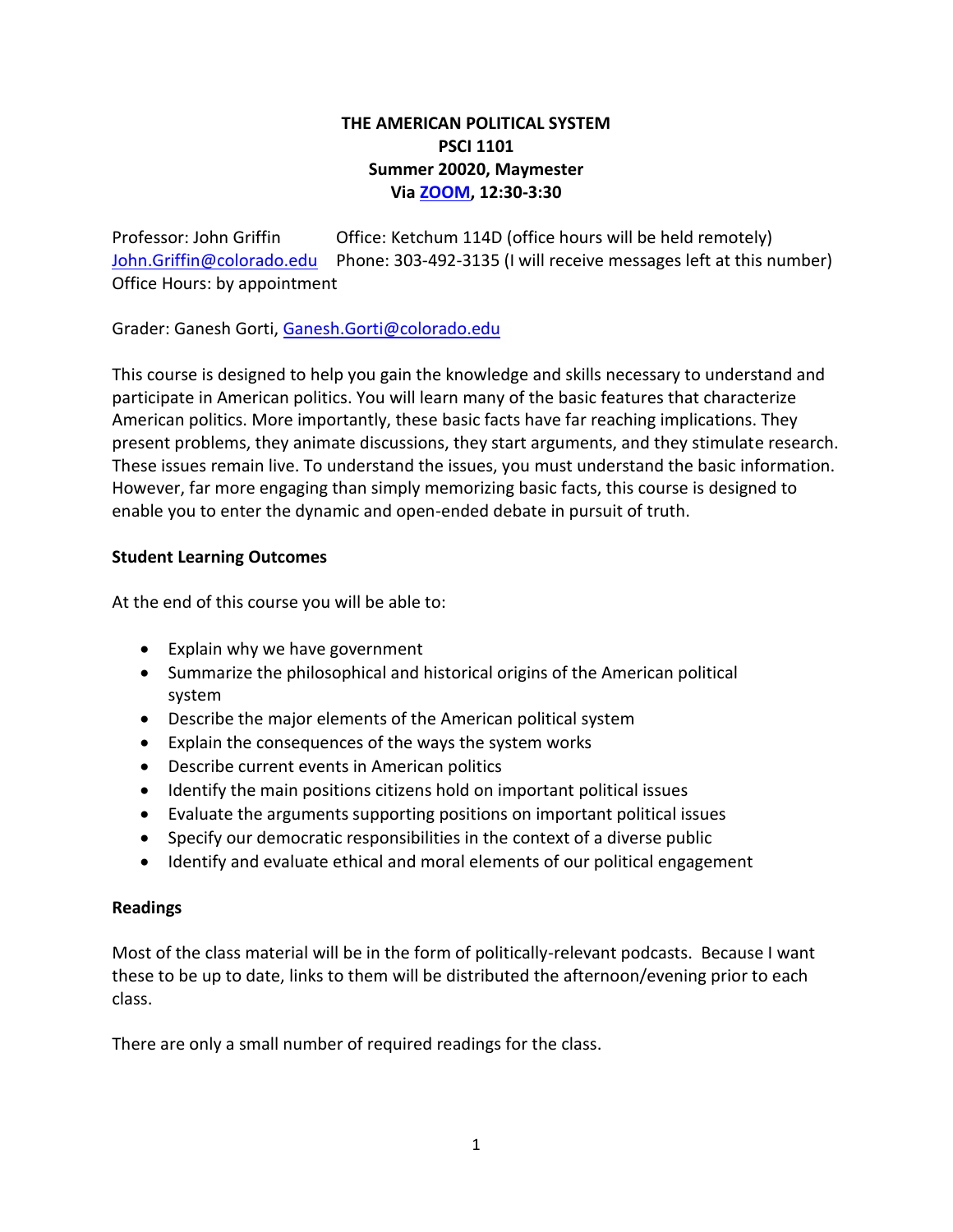Throughout the semester, we will relate the course's concepts and controversies to current events. Therefore, you are asked to stay abreast of those events. If you do not subscribe to a national newspaper, there are several good free online news sources.

# **Grading**

Your grade will be determined by three exams worth 100 points each and class participation (attendance, written reactions, class contributions) worth 100 points (400 points total). Grades will be determined as follows:

 $94-100 = A$  90-93.9 = A- $87-89.9 = B+ 84-86.9 = B - 80-83.9 = B 77-79.9 = C+ 74-76.9 = C 70-73.9 = C 67-69.9 = D+ 64-66.9 = D - 60-63.9 = D-$ Below  $60 = F$ 

The three exams will ask you to summarize what you learned in the course in that week, following a rubric we will provide.

You will be expected to provide written reactions (questions, points of disagreement) to each of the podcasts. A link will be distributed for this purpose.

### **Course Policies**

#### Disability

If you qualify for accommodations because of a disability, please submit to me a letter from Disability Services in a timely manner so that your needs can be addressed. Disability Services determines accommodations based on documented disabilities. Contact: 303-492-8671, Center for Community N200, and http://www.colorado.edu/disabilityservices. If you have a temporary medical condition or injury, see guidelines at

[http://www.colorado.edu/disabilityservices/go.cgi?select=temporary.html.](http://www.colorado.edu/disabilityservices/go.cgi?select=temporary.html)

#### Religious Obligations

Campus policy regarding religious observances requires that faculty make every effort to deal reasonably with all students who, because of religious obligations, have conflicts with scheduled exams, assignments, or required attendance. Please bring any such conflicts to my attention at the earliest possible time.

#### Conduct

Students and faculty each have responsibility for maintaining an appropriate learning environment. Those who fail to adhere to such behavioral standards may be subject to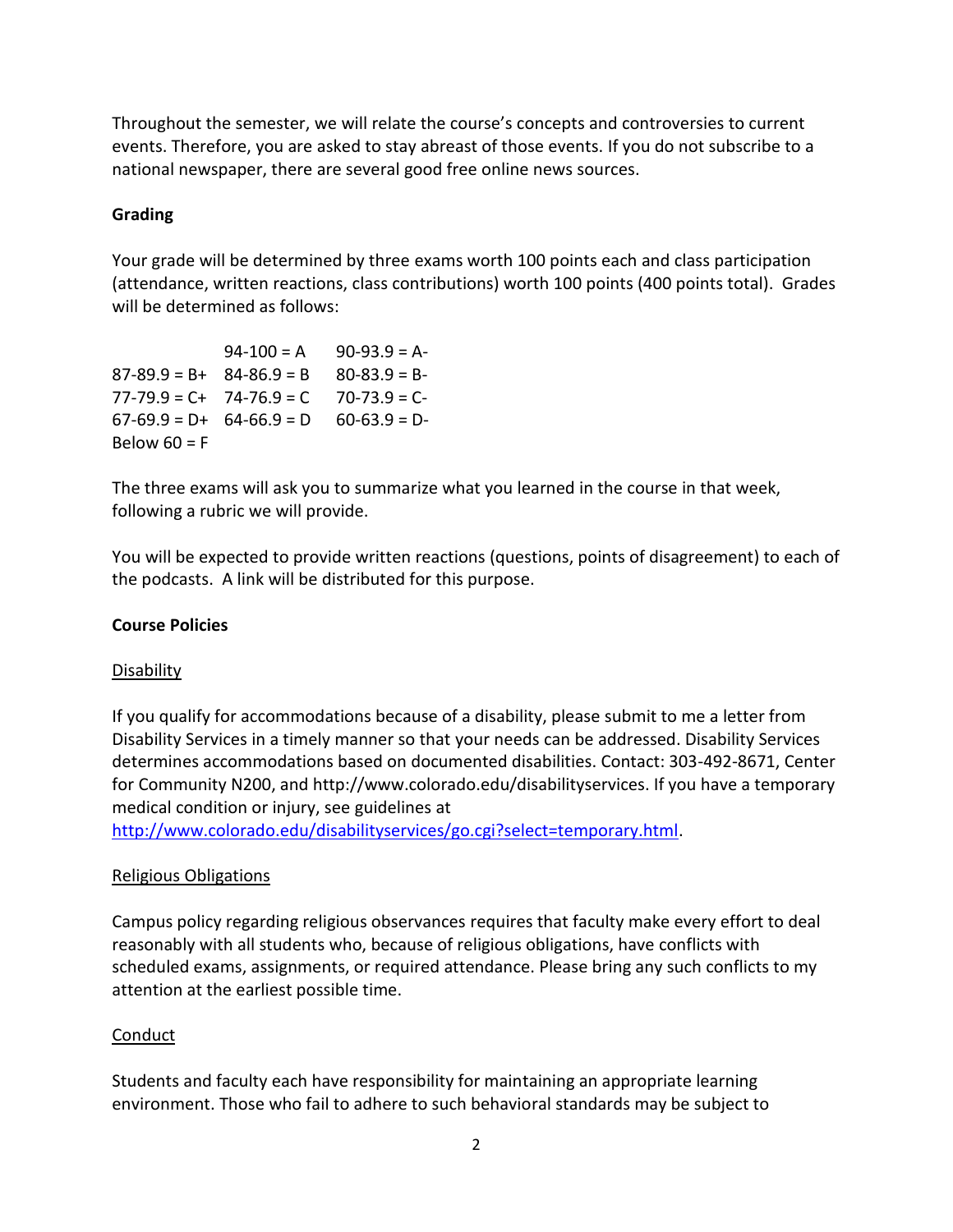discipline. Professional courtesy and sensitivity are especially important with respect to individuals and topics dealing with differences of race, color, culture, religion, creed, politics, veteran's status, sexual orientation, gender, gender identity and gender expression, age, disability, and nationality. See University policies at [http://www.colorado.edu/policies/classbehavior.html.](http://www.colorado.edu/policies/classbehavior.html)

The University of Colorado at Boulder Discrimination and Harassment Policy and Procedures, the University of Colorado Sexual Harassment Policy and Procedures, and the University of Colorado Conflict of Interest in Cases of Amorous Relationships Policy apply to all students, faculty, and staff. Any student, staff, or faculty member who believes s/he has been the subject of sexual harassment or discrimination or harassment based upon race, color, national origin, sex, age, disability, creed, religion, sexual orientation, or veteran status should contact the Office of Discrimination and Harassment (ODH) at 303-492-2127 or the Office of Student Conduct (OSC) at 303-492-5550. Information about the ODH, the above-referenced policies, and the campus resources available to assist individuals regarding discrimination or harassment can be obtained at http://www.colorado.edu/odh.

As a courtesy to the class, please turn off all electronic devices prior to class. In addition, please respect your fellow classmates by avoiding disruptive activity such as arriving late or leaving early.

# Academic Integrity

All students of the University of Colorado at Boulder are responsible for knowing and adhering to the academic integrity policy of this institution. Violations of this policy may include cheating, plagiarism, aid of academic dishonesty, fabrication, lying, bribery, and threatening behavior. All incidents of academic misconduct shall be reported to the Honor Code Council (honor@colorado.edu; 303-735-2273). Students who are found to be in violation of the academic integrity policy will be subject to both academic sanctions from the faculty member and non-academic sanctions (including but not limited to university probation, suspension, or expulsion). Other information on the Honor Code can be found at http://www.colorado.edu/policies/honor.html and at http://www.colorado.edu/academics/honorcode/.

# Rescheduling Exams

Except for a documented emergency, you must take the exams when they are scheduled. If you know that you will not be able to complete one of the exams because of university business (e.g., a sporting event, a debate), you should see me early in the class. If you have an emergency on the day of the exam, you will need documentation to prove that your absence was beyond your control.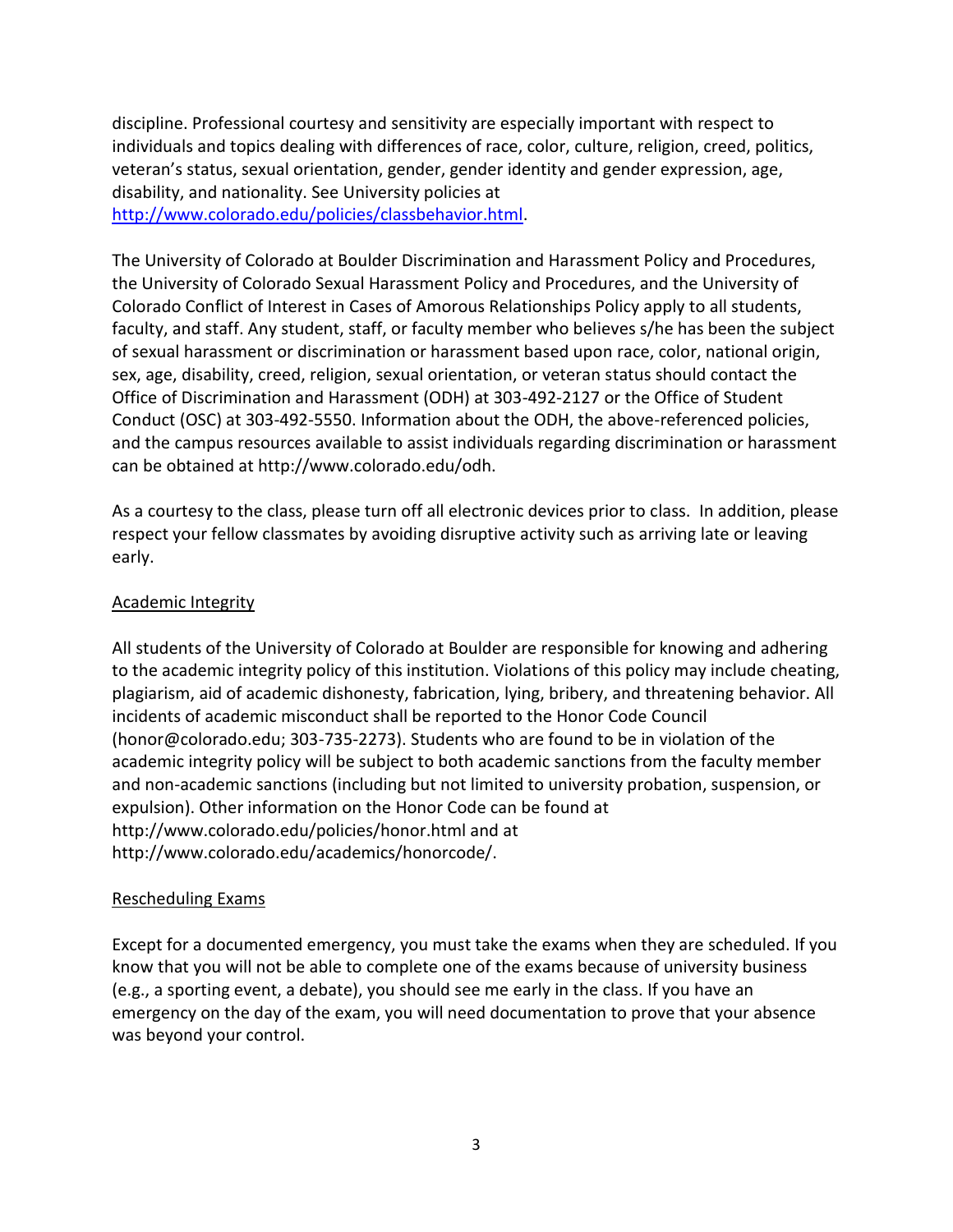### Online Course Evaluations

Every student should complete an evaluation during the evaluation period near the end of the semester. I ask that you provide feedback so that I can improve the course and my teaching in general.

# **SCHEDULE** (subject to change)

## **5/11 Introduction**

 **Why Government?**

## **5/12 Founding and Constitution**

The U.S. Constitution Declaration of Independence

Federalist 51

#### **Federalism**

**5/13 Civil Liberties** 

 **Civil Rights** 

#### **5/14 Public Opinion**

#### **5/15 Exam 1**

- **5/18 Campaigns and Elections**
- **5/19 Politics and the Media**
- **5/20 Political Parties**
- **5/21 Interest Groups**
- **5/22 Exam 2**